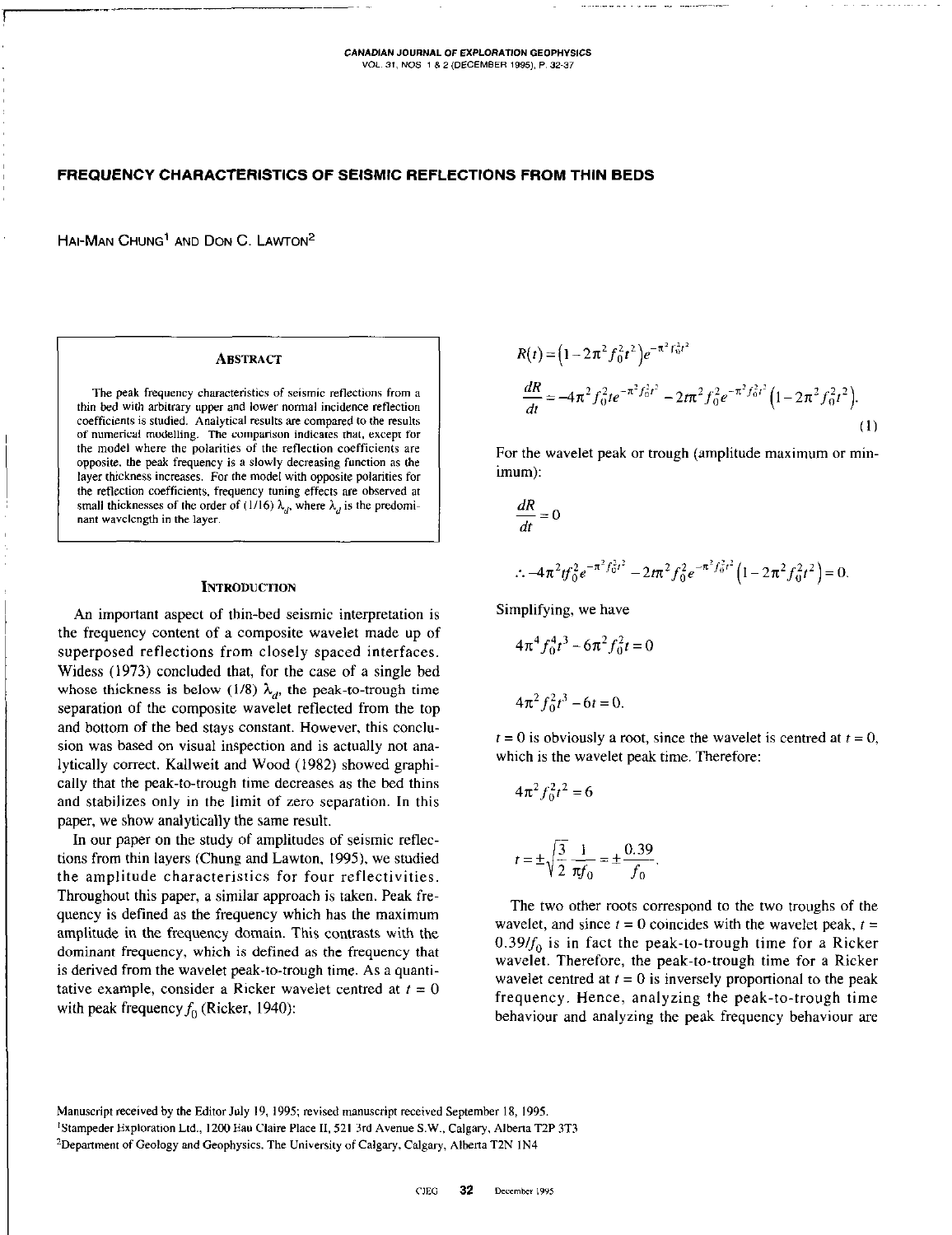\_\_.\_~~~

two different but equivalent ways of studying the same property of a wavelet. Lange and Ahnoghrabi (1988) studied the peak frequency behaviour of seismic reflections from thin beds as a function of bed thickness as well as the incidence angle of the seismic raypath. In this paper, an exact frequency equation and a thin-bed frequency equation are derived for the one-layer models. Transmission loss and internal multiples are ignored and dispersion is not included.

## SINGLE-LAYER MODEL

A simple model of a thin layer embedded between two thick layers can be represented by two reflection coefficients with magnitudes  $r_1$  and  $r_2$  and traveltimes  $t_1$  and  $t_2$ , respectively, from the top of the upper thick layer (Figure 1). In general, there are four fundamentally different two-term reflectivity series, categorized as :

Type I:  $\tau^{\perp}$  opposite polarity and equal magnitude;

Type II:  $\|\cdot\|$  equal polarity and equal magnitude;

Type III:  $\perp$  opposite polarity and unequal magnitude; and

Type IV:  $\Box$  equal polarity and unequal magnitude.

The spectrum of these reflectivity series can be expressed as:

$$
X(f) = r_1 e^{i2\pi f t_1} + r_2 e^{i2\pi f t_2}
$$
  
=  $[r_1 \cos(2\pi f t_1) + r_2 \cos(2\pi f t_2)] + i[r_1 \sin(2\pi f t_1) + r_2 \sin(2\pi f t_2)].$  (2)

The corresponding amplitude spectrum is then:

$$
A(f) = \sqrt{[r_1 \cos(2\pi ft_1) + r_2 \cos(2\pi ft_2)]^2 + [r_1 \sin(2\pi ft_1) + r_2 \sin(2\pi ft_2)]^2}
$$
  
=  $\sqrt{r_1^2 + r_2^2 + 2r_1r_2 [\cos(2\pi ft_1)\cos(2\pi ft_2) + \sin(2\pi ft_1)\sin(2\pi ft_2)]}$   
=  $\sqrt{r_1^2 + r_2^2 + 2r_1r_2 \cos(2\pi f \Delta t)},$ 

where  $\Delta t = t_2 - t_1$  is the two-way traveltime within the thin layer.

The amplitude spectrum of a Ricker wavelet with peak frequency  $f_0$  is (Ricker, 1953):



Fig. 1. A simple thin-layer model;  $r_1$  and  $r_2$  are reflection coefficients at each interface;  $t_1$  and  $t_2$  are 2-way traveltimes.

$$
A_R(f) = \left(\frac{f}{f_0}\right)^2 e^{-\left(\frac{f}{f_0}\right)^2}.
$$
 (3)

Hence, the amplitude spectrum of a composite wavelet formed by the convolution of a Ricker wavelet with a twoterm reflectivity series is:

$$
R(f) = A(f)A_R(f)
$$

$$
= \left(\frac{f}{f_0}\right)^2 e^{-\left(\frac{f}{f_0}\right)^2} \sqrt{r_1^2 + r_2^2 + 2r_1r_2\cos(2\pi f\Delta t)}.
$$

The peak frequency can be obtained through:

$$
\frac{dR(f)}{df} = \left(\frac{f}{f_0}\right)^2 e^{-\left(\frac{f}{f_0}\right)^2} \frac{-2r_1r_2[2\pi\Delta t \sin(2\pi f\Delta t)]}{2\sqrt{r_1^2 + r_2^2 + 2r_1r_2 \cos(2\pi f\Delta t)}}
$$
  
+ $\sqrt{r_1^2 + r_2^2 + 2r_1r_2 \cos(2\pi f\Delta t)}$   

$$
\times \left[2\left(\frac{f}{f_0}\right)\frac{1}{f_0}e^{-\left(\frac{f}{f_0}\right)^2} + \left(\frac{f}{f_0}\right)^2\left(-2\frac{f}{f_0}\right)\frac{1}{f_0}e^{-\left(\frac{f}{f_0}\right)^2}\right] = 0.
$$

Simplifying and using  $f_p$  to denote peak frequency results in:

$$
f_p[r_1r_2\pi\Delta t\sin(2\pi f_p\Delta t)] = [r_1^2 + r_2^2 + 2r_1r_2\cos(2\pi f_p\Delta t)]\left[1 - \left(\frac{f_p}{f_0}\right)^2\right],
$$
\n(4)

where  $f_n$  is the peak frequency sought. Equation (4) is called the exact peak frequency equation and  $f<sub>n</sub>$  can be solved iteratively. Also, equation (4) can be used for both normal incidence and nonnormal incidence cases, i.e., in general,  $r_1$  and  $r<sub>2</sub>$  may be offset-dependent.

Equation (4) can also be approximated by assuming that  $\Delta t$  is sufficiently small so that

$$
\sin (2\pi f_p \Delta t) \approx 2\pi f_p \Delta t \text{ and } \cos(2\pi f_p \Delta t) \approx 1,
$$
  

$$
f_p r_1 r_2 \pi \Delta t \left(2\pi f_p \Delta t\right) = \left(r_1^2 + r_2^2 + 2r_1 r_2\right) \left[1 - \left(\frac{f_p}{f_0}\right)^2\right]
$$
  

$$
f_p^2 \left(2r_1 r_2 \pi^2 \Delta t^2\right) = k^2 \left[1 - \left(\frac{f_p}{f_0}\right)^2\right]
$$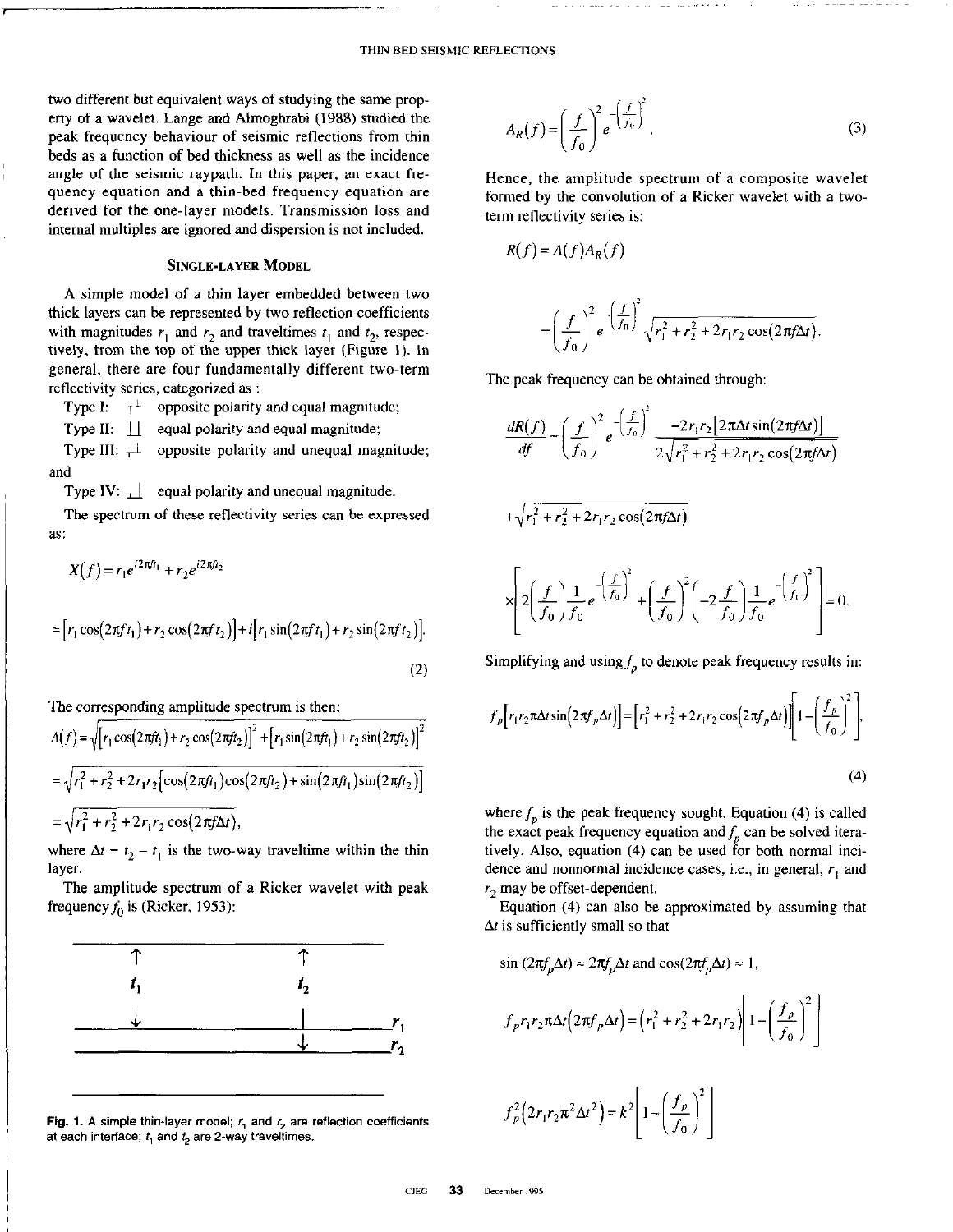where

$$
k^{2} = r_{1}^{2} + r_{2}^{2} + 2r_{1}r_{2} = (r_{1} + r_{2})^{2}
$$

Rearranging terms, we have

$$
f_p^2 \left[ 2r_1r_2\pi^2\Delta t^2 + \frac{k^2}{f_0^2} \right] = k^2
$$

$$
f_p^2 = \frac{k^2 f_0^2}{2r_1 r_2 \pi^2 \Delta t^2 f_0^2 + k^2}
$$

 $\overline{or}$ 

$$
f_p = f_0 \left[ 1 + \frac{2\pi^2 r_1 r_2 f_0^2 \Delta t^2}{k^2} \right]^{-1/2}
$$
  

$$
\therefore f_p \approx f_0 \left[ 1 - \frac{\pi^2 \Delta t^2 f_0^2 r_1 r_2}{k^2} \right],
$$
 (5)

assuming  $\pi^2 \Delta t^2 f_0^2 r_1 r_2 < k^2$ .

Equation (5) is defined here as the thin-bed peak frequency equation, since  $\Delta t$  is assumed to be very small. Since  $k<sup>2</sup>$  is always positive, equation (5) indicates that, if a Ricker wavelet is convolved with a two-term reflectivity sequence whose terms are separated by a small time interval, then the peak frequency of the composite wavelet will decrease as  $\Delta t$ increases if  $r_1$  and  $r_2$  are of the same polarity, and vice versa if  $r_1$  and  $r_2$  are of opposite polarities. We show that equation (5) is a good approximation for Types II and IV reflectivity sequences, but less appropriate for Types I and III cases. If  $r$ , and  $r_2$  are of opposite polarities but close in magnitude,  $k$  can be very small, resulting in an abnormally large value for  $f<sub>p</sub>$  in equation (5). For the case where  $r_2 = -r_1$  (Type I reflectivity), equation (5) is invalid because of the singularity due to  $k =$ 0. However, for this case we put  $r_2 = -r_1$  in equation (4), yielding:

$$
f\left[-r_1^2 \pi \Delta t \sin\left(2\pi f_p \Delta t\right)\right] = \left[2r_1^2 - 2r_1^2 \cos\left(2\pi f_p \Delta t\right)\right] \left[1 - \left(\frac{f_p}{f_0}\right)^2\right]
$$

$$
-f\pi \Delta t \sin\left(2\pi f_p \Delta t\right) = 2\left[1 - \cos\left(2\pi f_p \Delta t\right)\right] \left[1 - \left(\frac{f_p}{f_0}\right)^2\right]
$$

$$
=2\Big[2\sin^2\Big(\pi f_p\Delta t\Big)\Big]\Bigg[1-\Bigg(\frac{f_p}{f_0}\Bigg)^2\Bigg]
$$

$$
=4\sin^2\left(\pi f_p\Delta t\right)\left[1-\left(\frac{f_p}{f_0}\right)^2\right].
$$

Making the thin-bed approximation sin  $(2\pi f_n\Delta t) \approx 2\pi f_n\Delta t$ for small  $\Delta t$ , we have:

$$
f_p^2 2\pi^2 \Delta t^2 = 4\pi^2 f_p^2 \Delta t^2 \left[ \left( \frac{f_p}{f_0} \right)^2 - 1 \right]
$$
  

$$
\left( \frac{f_p}{f_0} \right)^2 - 1 = \frac{1}{2}
$$
  

$$
\therefore f_p = \sqrt{\frac{3}{2}} f_0.
$$
 (6)

This is identical to the results obtained by Lange and Almoghrabi (1988) although the approach used in this paper is different. Lange and Almoghrabi (1988) followed the conclusion of Widess (1973) and assumed that a reflected composite wavelet takes the shape of the derivative of the source wavelet when the bed thins to  $(1/8)\lambda_d$ , and this shape remains constant as the bed continues to thin to zero thickness. They then took the first derivative with respect to time of the amplitude spectrum of a Ricker wavelet and solved for the new peak frequency. In the approach presented in this paper, there is no assumption about the shape of the reflected composite wavelet, regardless of the thickness of the bed; the only assumption is that the bed has to be sufficiently thin for the thin-bed assumption to be valid. Furthermore, we show that the calculated peak frequency does not occur when the bed thickness is equal to  $(1/8)\lambda_d$  as suggested by Widess (1973) and Lange and Almoghrabi (1988). but it is actually the limiting value for the peak frequency as the bed thickness approaches zero. Indirectly, this limiting behaviour also agrees with the conclusion of Kallweit and Wood (1982) about the limiting behaviour of the peak-to-trough time.

Combining the results of Widess (1973). Lange and Almoghrabi (1988) and the results deduced from equation (4), it is concluded that as the thickness of a thin bed represented by a Type I reflectivity sequence decreases, the peak frequency of the reflected composite wavelet will increase. As the thickness of the bed reduces to the limiting value of zero, the shape of the reflected composite wavelet will approach the shape of the derivative of the source wavelet, and the limiting peak frequency value is given by  $\sqrt{3}/2f_0$ , where  $f_0$  is the peak frequency of the source Ricker wavelet.

#### RESULTS, NoRMAt. INCIDENCE, SINGLE-LAYER MODEL

To study the peak frequency response of a thin bed to vertically-incident plane waves, a simple wedge model (Figure 2) was used. Densities and velocities used for the models that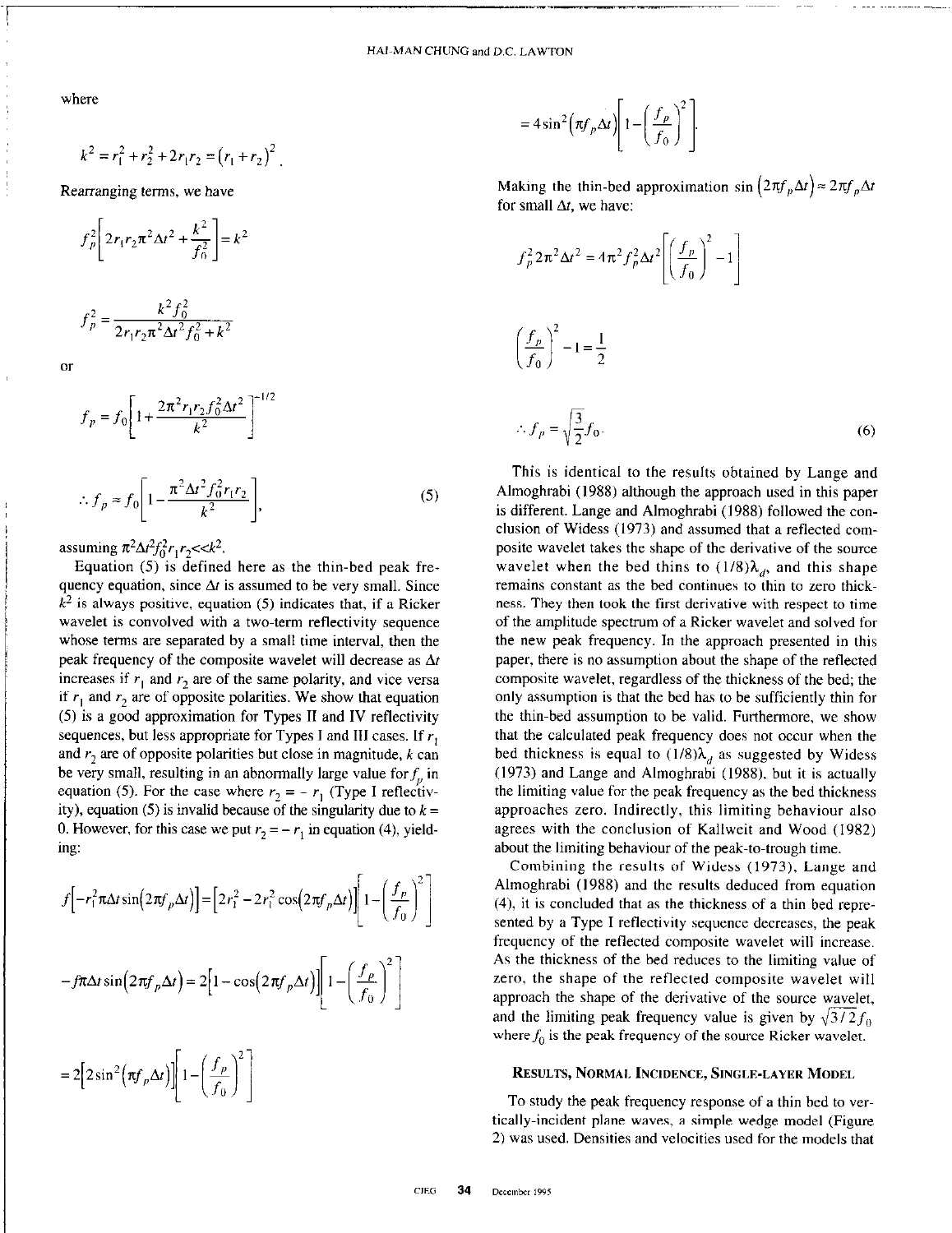represent the four types of reflectivities are listed in Table I. The velocities were chosen to be typical of lower Cretaceous formations in southern Alberta and the densities were calculated from the velocities using the equation of Gardner et al. ((974). For all four models, the reflection coefficients of the upper and lower interfaces are referred to as  $r_1$  and  $r_2$ , respectively. The geometry of the wedge model was set up so that the trace number in the synthetic seismograms is equal to the thickness of the wedge in metres at the trace location. Because of the thickness of interest, the number of traces plotted for each synthetic seismogram will extend to only two to three metres more than the  $(1/4)\lambda_d$  value.

Synthetic seismograms were generated by convolving a Kicker wavelet (3 frequencies are shown) with a two-term reflectivity series. In each model, the amplitude of the Ricker wavelet was scaled by the reflection coefficient at each interface. A zero-phase wavelet is chosen because a zero-phase wavelet gives the maximum vertical resolution compared to other phases, as shown by Berkhout (1984). All seismograms were generated with a sampling interval of 0.1 ms. Synthetic seismograms for four different wedge models (Table I) are shown in Figure 3. In this example, a 31.Hz Kicker wavelet was used since this is a typical peak frequency of seismic data in the Western Canada Sedimentary Basin. For each seismogram generated, the peak frequency of each trace was obtained by the maximum amplitude of its Fourier spectrum and these frequencies were compared to those values predicted from equations (4) and (5).

For both Type I and Type II retlectivity studies, three input peak frequencies were used, the purpose being to verify that the equations are frequency-independent. For Types 111 and IV retlectivities, only the results obtained for a 3 I-Hz Ricker source wavelet are presented. The presented results are valid for the specific models used and may not be valid for similar reflectivity sequences whose reflection coefficients have significantly different magnitudes. However, equation (4) can always be used to study more different types of models.

## Type I reflectivity

Figure 4 is a plot of the results of equation (4) for this model for three different input Ricker wavelets with peak frequencies of I8 Hz, 31 Hz and 50 Hr. The exact peak frequency equation was solved by iteration and results compared to those derived from modelling.

Figure 4 shows that values predicted by equation (4) agree exactly with values from numerical modelling for the three



Fig. 2. A wedge model;  $V_1$ ,  $V_2$  and  $V_3$  are the P-wave velocities;  $\rho_1$ ,  $p<sub>2</sub>$  and  $p<sub>3</sub>$  are the densities.

| Types of<br>Reflectivity<br>Series | Above Wedge<br>nonporous sand<br>2505<br>4270 |                     | Wedge<br>$V_1(m/s)$ ρ <sub>1</sub> (kg/m <sup>3</sup> )   $V_2(m/s)$ ρ <sub>2</sub> (kg/m <sup>3</sup> )  <br>porous sand<br>2303<br>3050 |                     | <b>Below Wedge</b><br>$V_2$ (m/s) $\rho_3$ (kg/m <sup>3</sup> )<br>nonporous sand<br>4270<br>2505 |                        | $r_{\rm i}$<br>$-0.2072$ 0.2072 | r,     |
|------------------------------------|-----------------------------------------------|---------------------|-------------------------------------------------------------------------------------------------------------------------------------------|---------------------|---------------------------------------------------------------------------------------------------|------------------------|---------------------------------|--------|
|                                    |                                               |                     |                                                                                                                                           |                     |                                                                                                   |                        |                                 |        |
| IJ                                 | 3050                                          | porous sand<br>2303 | 3560                                                                                                                                      | silt<br>2395        | 4270                                                                                              | nonporous sand<br>2505 | 0.1047                          | 0.1047 |
| Ш                                  | 3800                                          | silt<br>2434        | 3050                                                                                                                                      | porous sand<br>2303 | 4270                                                                                              | nonporous sand<br>2505 | $-0.1371$ 0.2072                |        |
| IV                                 | porous sand<br>2303<br>3050                   |                     | shale<br>3350<br>2359                                                                                                                     |                     | nonporous sand<br>2505<br>4270                                                                    |                        | 0.0596                          | 0.1494 |

Table 1, Lithologies. layer velocities, layer densities and reflection coefficients for four models.

different frequencies used. This implies that the peak frequency equation is independent of frequency. The results show that, for Type I reflectivity, the peak frequency of the composite reflected wavelet decreases monotonically as the bed thickness increases. However, the gradient is nonlinear and is frequency-dependent. For example. when the wedge thickness increases from  $1 \text{ m}$  to  $13 \text{ m}$ , the peak frequency decreases by about 2% for  $f_0 = 18$  Hz and about 14% for  $f_0 =$ 50 Hz. In all cases, however, the peak frequency is always greater than the input frequency for  $b/\lambda$ <sub>d</sub><0.4

# Type II reflectivity

For this reflectivity sequence, the results from both the exact peak frequency equation and the thin-bed approximation agree well with the modelling results (Figure 5). Both results are frequency-independent. Since the exact peak frequency equation does not contain any approximations, it is expected to agree with the modelling results for all thicknesses. However, the results from the thin-bed peak frequency equation will agree with the modelling results only for thicknesses for which the thin-bed approximation remains valid. In Figure 5, the approximate and exact results start to deviate at thickness greater about  $0.23\lambda_d$  for all three frequencies tested, although the error is relatively small.

# Type III reflectivity

Chung and Lawton (1995) showed that Type III reflectivity can be expressed as the sum of Types I and II reflectivities. Since the peak frequencies for both Type I and II reflectivities increase slowly as the bed thickness decreases, similar behaviour may be expected of Type 111 retlectivity. However, the data plotted in Figure 6 show that, as the thickness of the wedge increases, the calculated exact peak frequency of the retlected composite wavelet first increases, reaches a maximum at about  $0.09\lambda_{ab}$  and then slowly decreases. This behaviour is observed only for Type III reflectivity among the four types of reflectivities studied. Numerical modelling results are identical to those predicted from equation (4).

The results from the thin-bed peak frequency equation agree with the modelling results for thickness only up to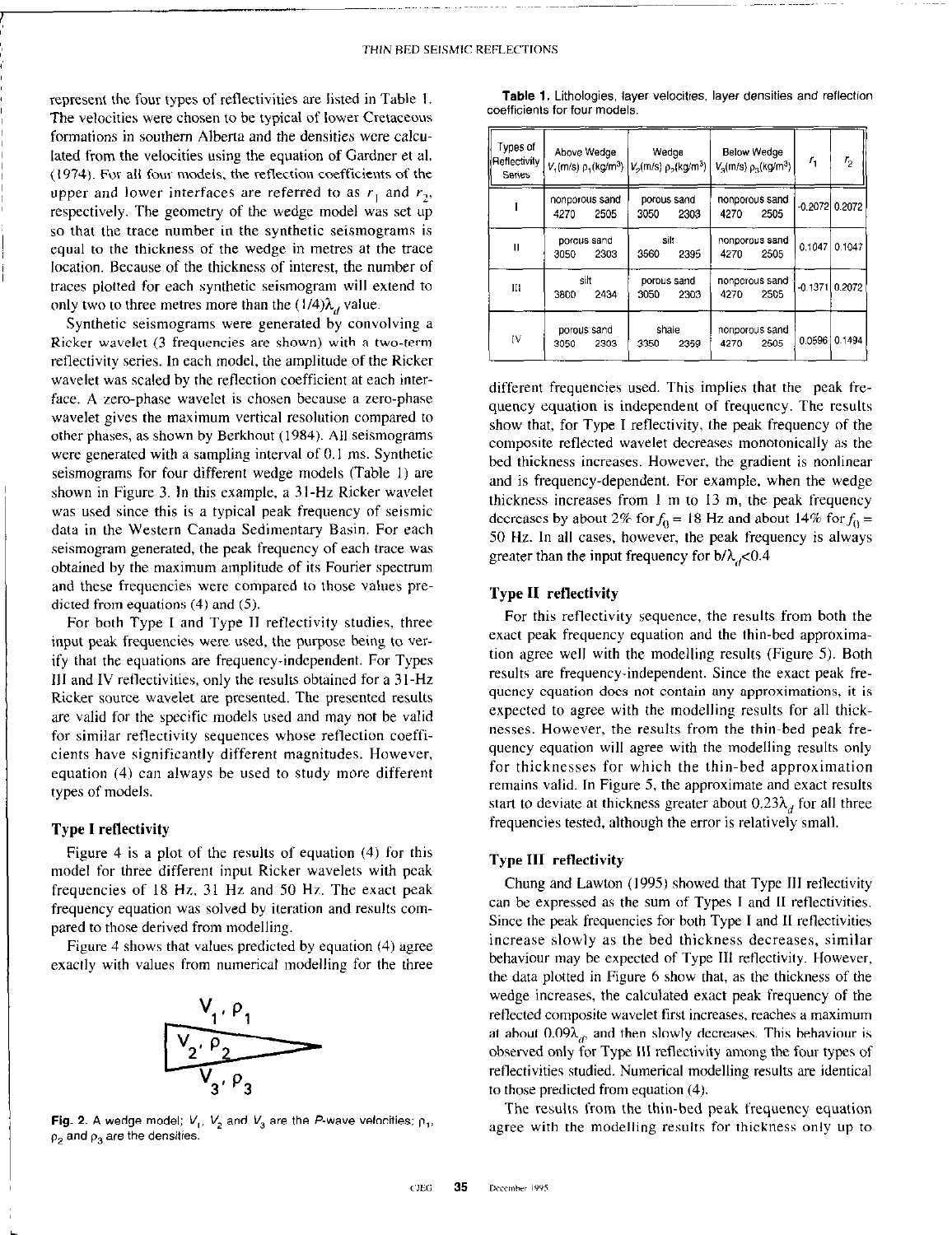## HAI-MAN CHUNG and D.C. LAWTON



Fig. 3. Synthetic seismograms for (a) Type I, (b) Type II, (c) Type III and (d) Type IV reflectivities. The source wavelet is a 31-Hz Ricker wavelet and the arrows indicate the  $(1/8)\lambda_d$  and  $(1/4)\lambda_d$  locations. Timing lines are at 10-ms intervals.

about  $0.03\lambda_{dr}$ . Above this thickness, the peak frequency values increase sharply and diverge rapidly from the modelling results. As explained earlier, the reason is the small numerical value of the factor  $(r_1+r_2)$  in the denominator of equation (5). For the Type III reflectivity model used in this paper,  $(r_1+r_2)$  $= 0.0702$ . For example, this is almost three times smaller than the value of 0.2098 for Type II reflectivity model.





# **Type IV reflectivity**

For this reflectivity sequence, the behaviour of the peak frequency of the reflected composite wavelet is similar to that for Types I and II reflectivities. Figure 7 shows the results for a 31-Hz Ricker wavelet as the source wavelet. Both the exact peak frequency equation and the thin-bed peak frequency equation lead to results which are consistent



Fig. 5. Peak frequency versus thickness for Type II reflectivity  $( \vert \vert \vert ).$